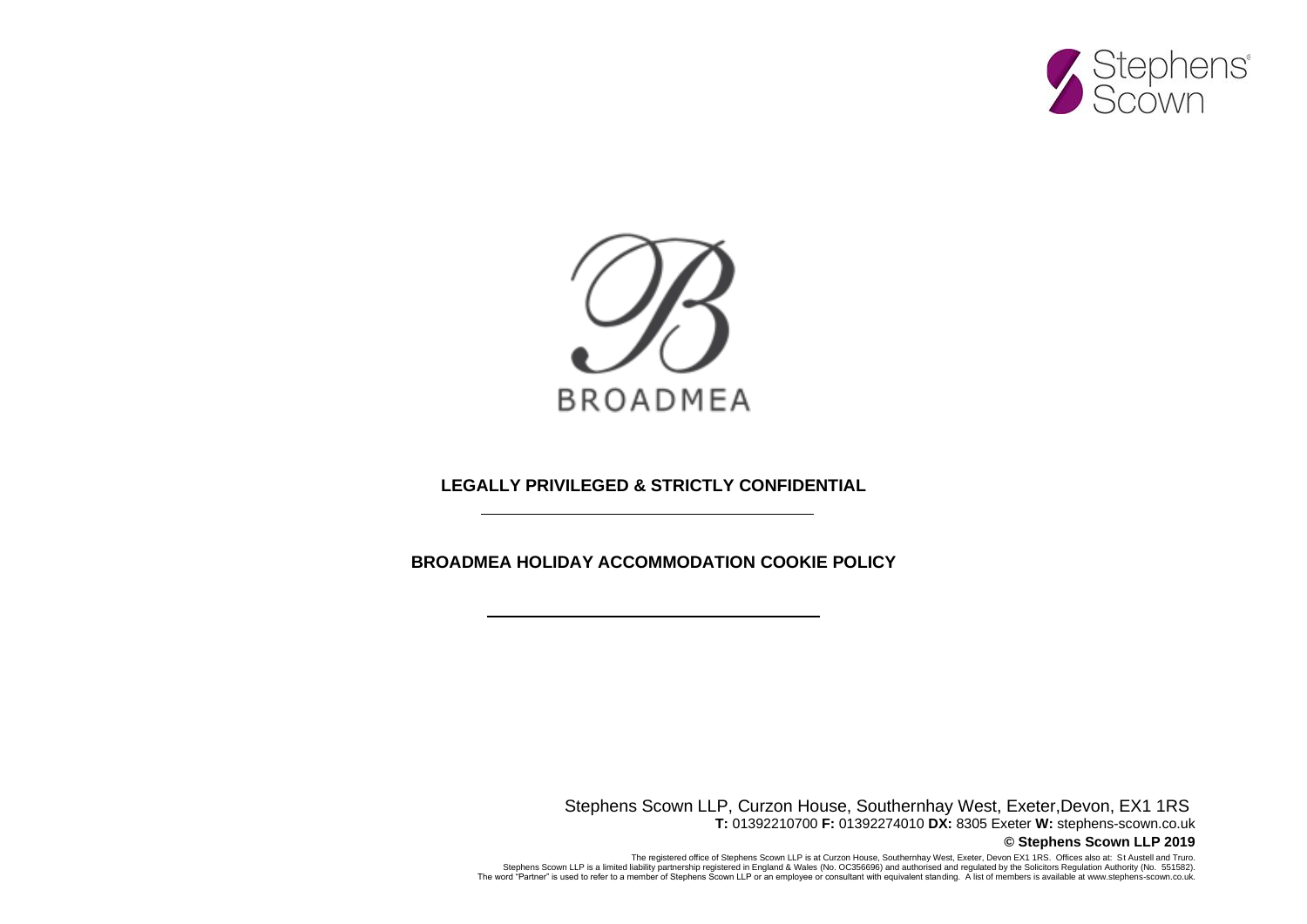# **COOKIE POLICY**

This policy sets out information about our use of Cookies on our website.

"We" or "us" means Broadmea Holiday Accommodation.

Our registered address is Broadmea Farm, Slaggyford, Brampton, Cumbria CA8 7NJ

"Website" means broadmea.co.uk

We are registered with the Information Commissioner's Office as a data controller under number C1116378.

If you wish to contact us, please click here https://www.broadmea.co.uk/enquire

## **What is a cookie?**

A 'cookie' is a type of data file that is stored on your device when you visit a website or perform actions while visiting a website. A cookie file contains information that is transferred to your device's memory which is recalled when you revisit our site, or when you perform certain actions on your device. Where we refer to a cookie in this policy, this incorporates similar tracking technologies.

## **Necessary Cookies**

When you first visit our website, we only use necessary cookies. This means that additional cookies (called "Optional Cookies" in this policy) won't be used unless you agree to accept/enable all cookies, or select your own cookie preferences.

## **Optional Cookies**

Optional cookies are used for analytical, performance, advanced functionality and advertising purposes. More information is set out in this policy. Optional cookies help us improve our website and we believe accepting all optional cookies provides you with the best user experience.

Cookies can be "First Party", i.e. set by us, or "Third Party", i.e. placed on your device by another organisation when you visit our website. Third-party cookies may be placed on your device by an organisation providing a service to us or by our business partners, so that they can advertise products and services to you on our website and elsewhere on the internet. Because of how cookies work, our website cannot access third-party cookies stored from other websites; nor can other organisations access the data in the cookies we use on our website.

## **Changing your preferences**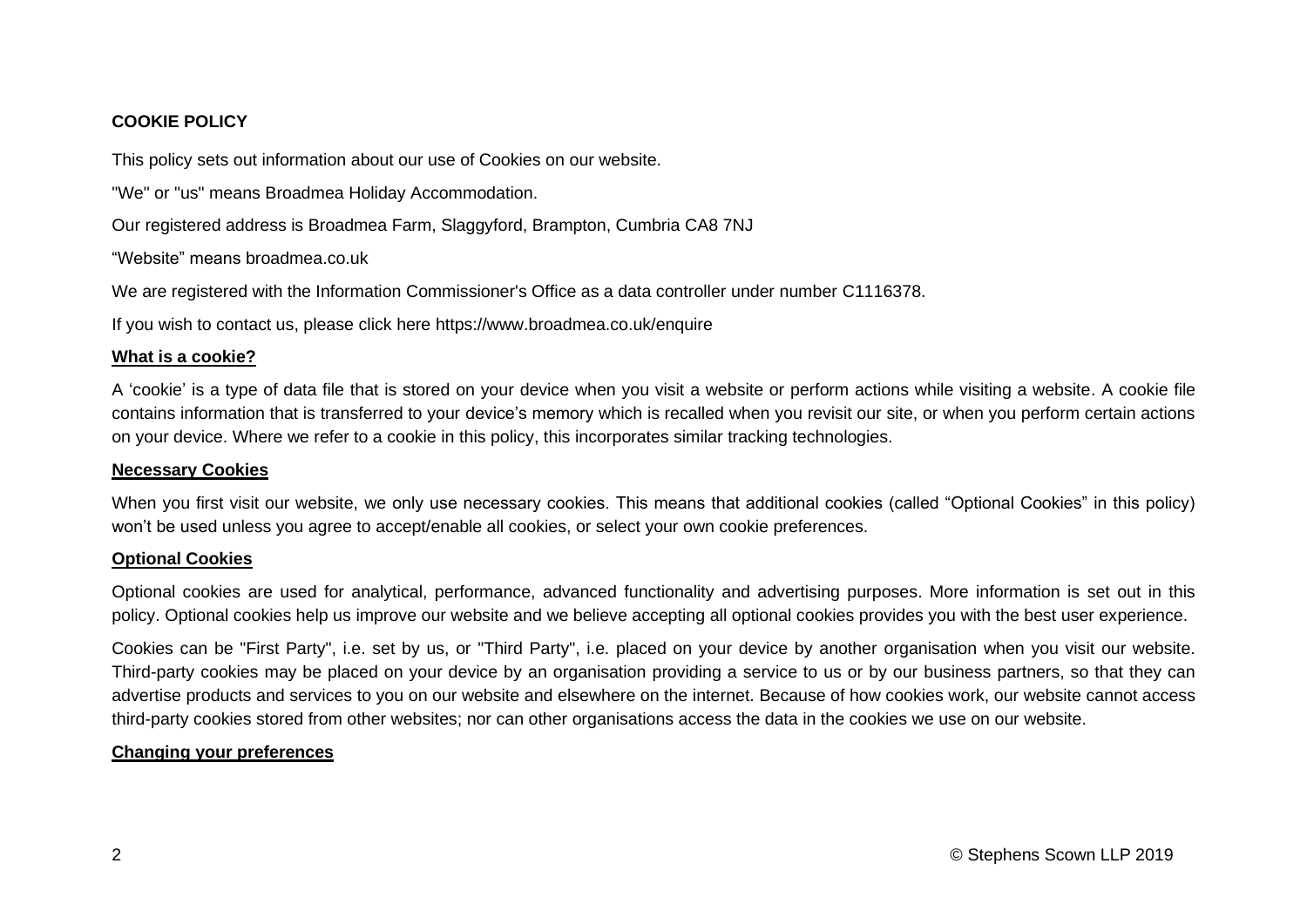You can select to accept/enable some or all of the optional cookies either within the settings of your own device or by selecting the option provided on our website.

## **How long will cookies stay on my device?**

The length of time a cookie will stay on your computer or mobile device depends on whether it is a "persistent" or "session" cookie. Session cookies should expire when you stop browsing. Persistent cookies stay on your device until they expire after a set period or are deleted. For each of the cookies used on our website we have set out the duration in the tables below.

#### **The Cookies we use on our website**

## **Optional Cookies**

We and third parties like to use cookies on this website to enhance your user experience, personalise content and advertisements, provide social media features, and analyse the traffic/visitor actions on our website. Optional cookies help us to provide you with the experience we intend to provide when you browse our website and also allow us to improve our website and the service we provide.

We need to obtain your consent to use Optional cookies; this is usually by way of a pop-up notice. As set out in this policy, you can change your preference at any time.

## Advanced functionality, Analytics and Performance

We use advanced functionality cookies to recognise you when you return to our website. This enables us to personalise our content for you, greet you by name and remember your preferences (for example, your choice of language or region).

We use analytical/performance cookies to enable us to recognise and count the number of visitors and to see how visitors use our website when they are using it. This helps us to improve the way our website works, for example, by ensuring that users are finding what they are looking for easily.

We would like to use the following optional advanced functionality, analytics and performance cookies:

| <b>Cookie Name</b> | <b>Purpose</b> | <b>Controller</b> | <b>Further Information (including</b><br>duration of cookie) |
|--------------------|----------------|-------------------|--------------------------------------------------------------|
|--------------------|----------------|-------------------|--------------------------------------------------------------|